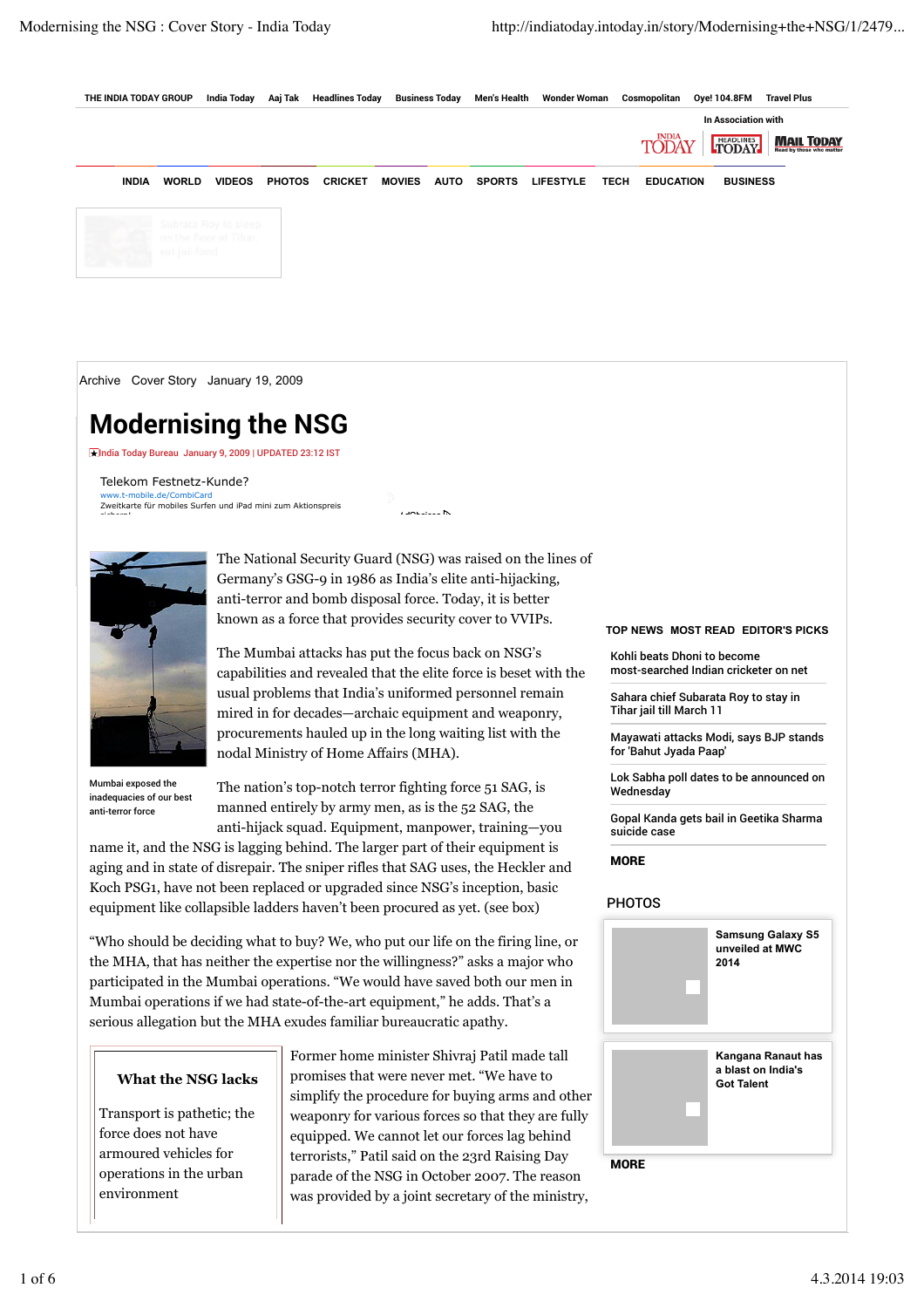| indiatoday in<br><b>NEWS</b>                                                                                                                                                            | INDIA WORLD VIDEOS PHOTOS CRICKET MOVIES AUTO SPORTS LIFESTYLE BUSINESS                                                                                                                                                                                                          |                               |                                             |
|-----------------------------------------------------------------------------------------------------------------------------------------------------------------------------------------|----------------------------------------------------------------------------------------------------------------------------------------------------------------------------------------------------------------------------------------------------------------------------------|-------------------------------|---------------------------------------------|
| bullets that terrorists use<br>and bulletproof helmets<br>with inbuilt communication<br>devices and night vision<br>equipment<br>Light and collapsible metal<br>ladders for operational | matter." Arun Bhagat, former IB chief does not<br>agree, "If the procurement is transparent, there<br>is no room for doubt."<br>Add to this 50 and 20 per cent vacancies in its<br>SRG and SAG wings respectively and the picture<br>gets grimmer. This shortage of manpower was |                               |                                             |
| purposes                                                                                                                                                                                | felt in Mumbai operations, the 51 SAG fell short                                                                                                                                                                                                                                 |                               |                                             |
| Radar imaging equipment                                                                                                                                                                 | of the numbers and $52$ SAG was summoned as                                                                                                                                                                                                                                      | <b>VIDEOS</b>                 |                                             |
| to see through walls and                                                                                                                                                                | reinforcement. This raises another question: If a                                                                                                                                                                                                                                |                               |                                             |
| anti-material rifles to                                                                                                                                                                 | similar attack was carried out at some other                                                                                                                                                                                                                                     |                               | Mayawati says                               |
| penetrate them                                                                                                                                                                          | place simultaneously, what would the response                                                                                                                                                                                                                                    |                               | Mulayam, Modi birds<br>of a feather when it |
| Situational awareness                                                                                                                                                                   | be? "We do not have an answer," says a                                                                                                                                                                                                                                           |                               | comes to riots                              |
| equipment like radio sets                                                                                                                                                               | Lieutenant Colonel of the NSG.                                                                                                                                                                                                                                                   |                               |                                             |
| with in-built GPS chips                                                                                                                                                                 |                                                                                                                                                                                                                                                                                  |                               |                                             |
| Small explosive charges to                                                                                                                                                              | According to NSG sources, the reason for                                                                                                                                                                                                                                         |                               |                                             |
| open holes in walls and                                                                                                                                                                 | 'avoidable delay' by 10 long nagging hours in                                                                                                                                                                                                                                    |                               | Mulayam scolds his                          |
| blow up locks for strategic                                                                                                                                                             | reaching the scene of mayhem was that the                                                                                                                                                                                                                                        |                               | son Akhilesh on a                           |
| entries                                                                                                                                                                                 | plane, an IL-76, that was to carry 51 SAG                                                                                                                                                                                                                                        | public platform in<br>Lucknow |                                             |
| State-of-the-art versions of                                                                                                                                                            | personnel to Mumbai had to wait for hours for                                                                                                                                                                                                                                    |                               |                                             |
| sniper rifles, hand grenades                                                                                                                                                            | some VVIPs who were to travel on the same                                                                                                                                                                                                                                        |                               |                                             |
| and other weaponry                                                                                                                                                                      | flight.                                                                                                                                                                                                                                                                          |                               |                                             |

the Mumbai operation and eight well-trained and equipped terrorists were 'taken out' in a highly restrictive urban environment, under live media coverage, with two NSG casualties. Describing the situation, the experts say, "the boys are good; force needs improvement."

To avoid such delays the MHA has announced setting up of regional NSG centres at Kolkata, Hyderabad and Mumbai or Nagpur. This has raised apprehensions that how will the government arrange for 4,000 additional trained men for these new regional centres without compromising the recruitment standards?

Despite constantly redesigning courses and drills, training still remains a major concern. Insiders agree that the training is very inward looking with no new ideas being infused in operational tactics by sharing experiences and interacting with the specialised anti-terror squads from other countries. As a result NSG operations have become predictable. "In Mumbai operation, the terrorists knew how we operate," says a lieutenant colonel.

This is a wake-up call from the disgruntled members of this elite force, a call that cannot be ignored. The NSG is the sword arm of the nation's war on terror and it's got to be sharp, and more than ever before.

## **ACTION PLAN**

**SETTING** up a 'Special Operations Command'on the lines of the US or Israel with its own dedicated aircraft, helicopter in readiness

**SPEEDY** and task-based procurement of equipment for

**NSG** should not be clubbed with general procurement for other paramilitary forces

**COUNTER-TEROR** operations in an urban environment call for regular training in real situations and intensive interaction with such parallel forces across the world